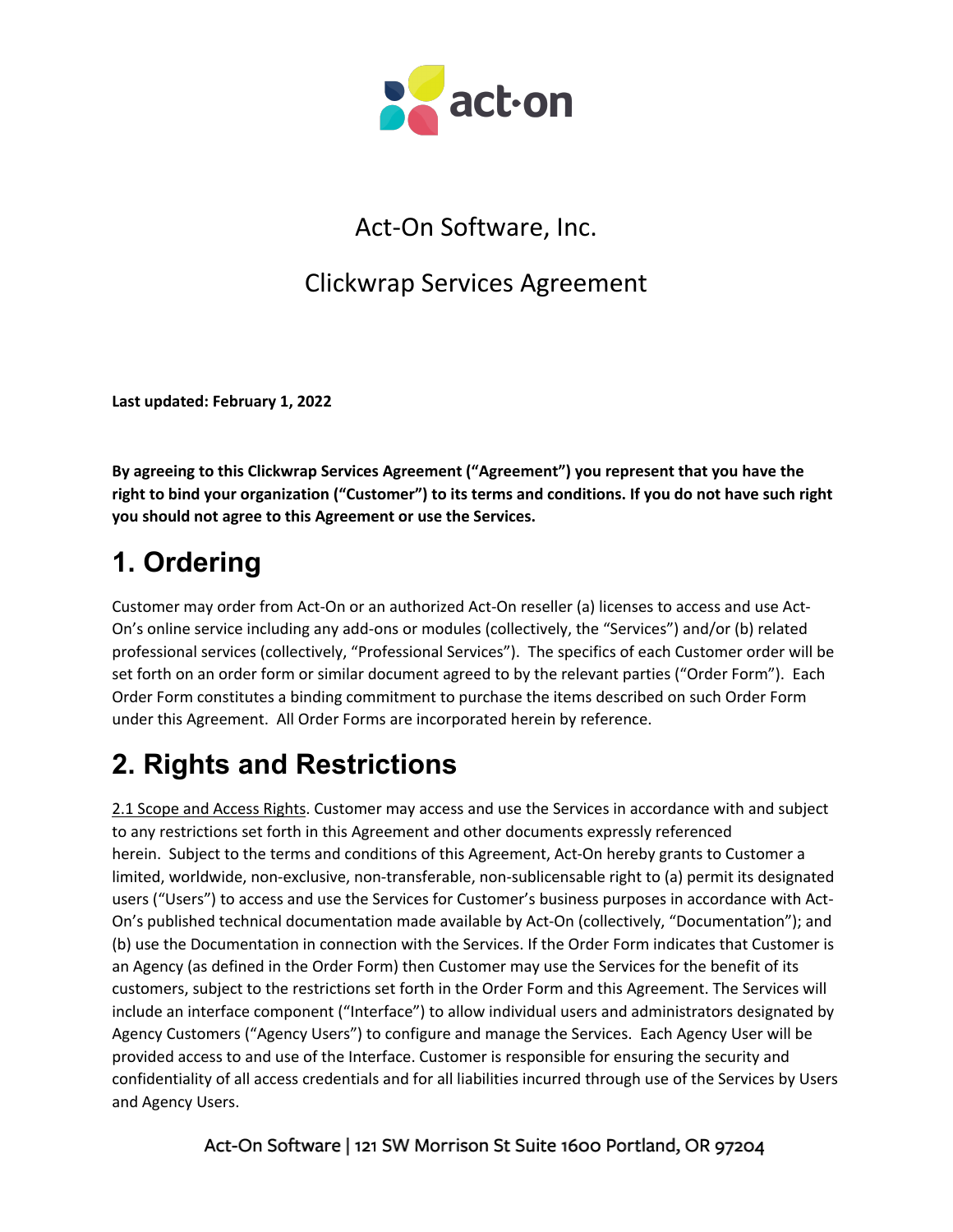

2.2 Restrictions. Except as otherwise permitted hereunder, Customer agrees not to: (a) reverse engineer or otherwise attempt to discover the source code of or trade secrets embodied in the Services, except to the extent such restriction is not permitted by law; (b) distribute, transfer, sublicense, or otherwise make available the Services (or any portion thereof) to third parties other than Users, or as otherwise provided herein; (c) use the Services in violation of the Documentation or any applicable law, rule or regulation, including any export/import laws, or (d) in any way access, use, or copy any portion of the Services to directly or indirectly develop, promote, distribute, sell or support any competitive product or service.

2.3 Support Services. Act-On will provide Customer with technical support services pursuant to the terms and conditions set forth at https://www.act-on.com/support-terms.

2.4 Professional Services. Act-On or its third-party providers will perform the Professional Services set forth on the applicable Order Form (if any). The particulars of each Professional Services engagement will be as set forth in executed statements of work (each an "SOW") entered into by the parties. Certain Professional Services projects which are discreet in nature may be provided to Customer on a one-time basis without an executed SOW ("One-Time Services"). All One-Time Services shall be governed by this Agreement and shall be subject to the terms in the applicable SOW approved by Customer in writing. Act-On will retain all right, title and interest in and to all deliverables (including any and all intellectual, property rights therein) provided under each SOW ("Deliverables") except to the extent that they contain any pre-existing Customer intellectual property. Customer's rights to the Deliverables shall be the same as Customer's rights to the Services to which such Deliverables pertain.

2.5 Customer Content. Customer (a) owns or has sufficient rights to all content and data that it uploads via the Services ("Customer Content") to permit Act-On to perform its obligations hereunder; (b) shall be solely responsible for the accuracy and quality of any and all Customer Content; (c) acknowledges that the performance of the Services is dependent on the accuracy and quality of Customer Content and Customer's compliance with industry best practices with respect to use of the Services; and (d) understands that Act-On cannot guarantee deliverability of the Customer Content to Recipients (defined below). Customer is allotted 4 gigabytes (GB) of media storage space ("Default Capacity"). Customer may purchase additional capacity beyond the Default Capacity in blocks of 10GB each. Act-On may collect and use information derived from general use and operation of the Services ("Usage Data") for its own internal business purposes, and may only disclose Usage Data in an anonymous, aggregated format that in no way identifies Customer or any of the recipients of Customer Content ("Recipients").

## **3. Compliance**

3.1 Compliance. Customer warrants that it shall (a) comply with this Agreement, Act-On's Acceptable Use Policy (found at: https://www.act-on.com/acceptable-use-policy/, and incorporated herein by this reference) (the "AUP"), and all applicable laws relating to its use of the Services, including, without limitation, any privacy laws applicable to the collection, use and sharing of Customer Content via the Services; (b) ensure that Customer and Act-On have the right to collect, use and share Customer Content via the Services; and (c) provide adequate notice to, obtain any necessary consents from, and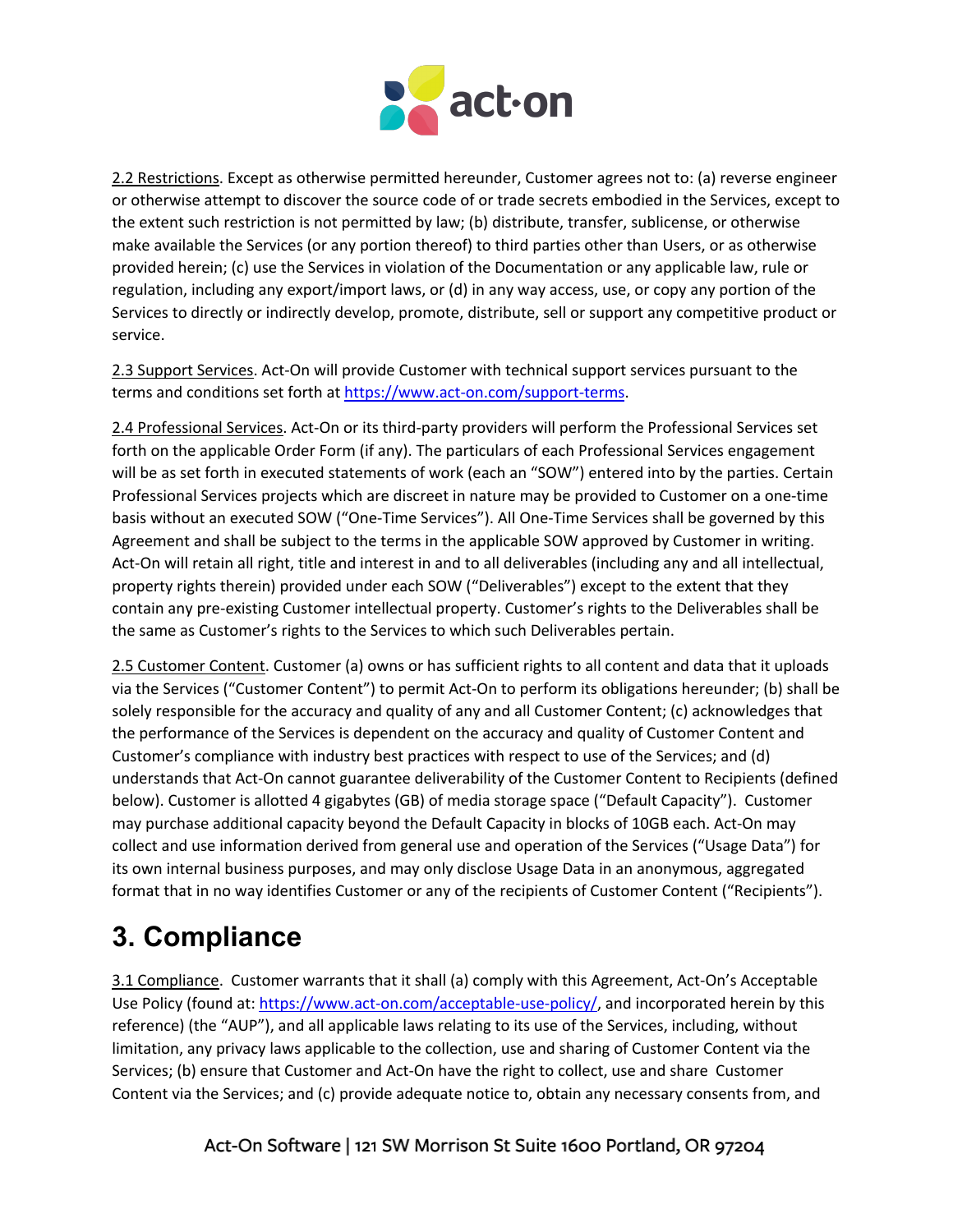

establish any applicable terms and conditions with Recipients and any other third parties, as required under all applicable laws with respect to Customer Content, collected, used, transmitted and shared by Customer or by Act-On via the Services. Customer shall indemnify, defend and hold Act-On and its partners harmless from and against any and all claims or liabilities of any kind arising out of a breach of the foregoing warranties. Act-On shall comply with all applicable laws in its performance of its obligations under this Agreement.

3.2 Personal Data Transfers. To the extent that Act-On processes Customer's Personal Data in its performance of its obligations under this Agreement, the Data Processing Addendum to the Agreement found at: https://act-on.com/data-processing-addendum/ (the "DPA") shall apply.

3.3 International Transfers. Customer authorizes Act-On and its sub-processors to transfer Customer's Personal Data across international borders, including from the European Economic Area, Switzerland, and/or the United Kingdom to the United States. To the extent Customer's Personal Data originating in the European Economic Area, Switzerland, and/or the United Kingdom is transferred by Customer to Act-On in a country that has not been found to provide an adequate level of protection under the Data Protection Laws (as defined in the DPA), the parties agree that the terms of such transfer shall be subject to the DPA which includes the Standard Contractual Clauses incorporated as Annex 1.

### **4. Fees**

All fees for licenses to the Services and/or for Professional Services (collectively, the "Fees") will be set forth on the applicable Order Form. Act-On reserves the right to charge overage fees during the Subscription Term in the event Customer exceeds the scope of the license set forth in the Order Form. Unless otherwise agreed to in writing by the parties, Customer will pay to Act-On or its authorized reseller all Fees upon Act-On's issuance of an invoice. Customer is responsible for any and all applicable sales, use and other taxes (other than taxes based on Act-On's income). Each party is responsible for its own expenses under this Agreement. Customer agrees that its purchases are not contingent on (a) any specific level of deliverability of Customer Content or (b) the delivery of any future functionality or features or promises related thereto.

# **5. Term and Termination**

5.1 Term. This Agreement shall continue in effect until terminated as set forth herein. The term of each license to the Services purchased by Customer will commence on the date set forth on the applicable Order Form and will continue for the period set forth on such Order Form, including any renewal term, as set forth below (collectively, the "Subscription Term"). Unless otherwise set forth on the applicable Order Form, Customer's license to the Services will automatically renew for successive twelve (12) month terms with an automatic five percent (5%) increase in Fees for each subsequent renewal term, unless either party gives the other party written notice of its intent not to renew at least thirty (30) days prior to the end of the applicable Subscription Term.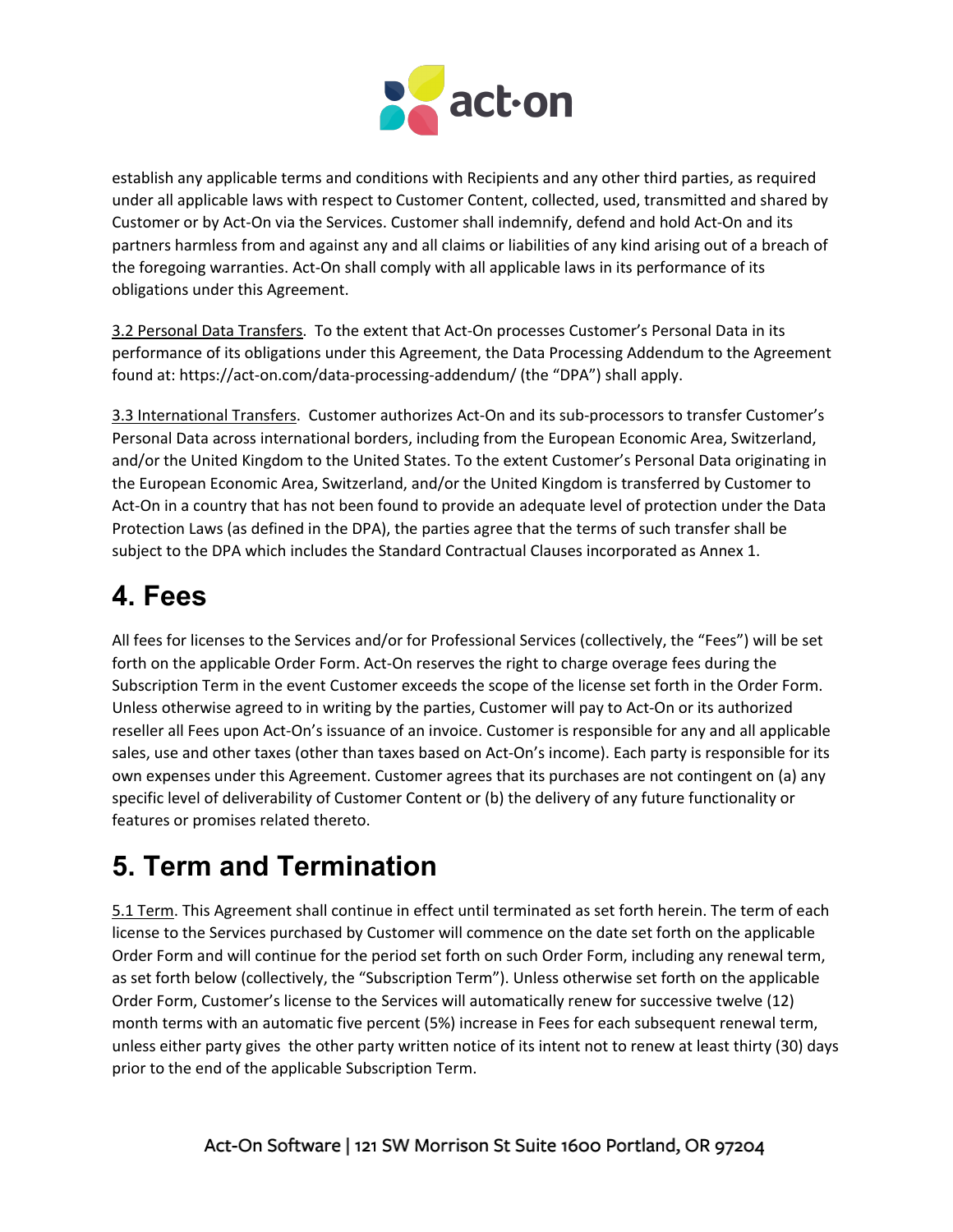

5.2 Termination and Suspension. This Agreement and/or any Order Form, if applicable, may be terminated (a) by either party if the other party materially breaches this Agreement and does not cure the breach within thirty (30) days after receiving written notice thereof from the non-breaching party, (b) as set forth in Section 8.2 or (c) by either party if the other party provides proof that it has made a general assignment for the benefit of creditors, suffered or permitted the appointment of a receiver for its business or assets, or availed itself of or became subject to any proceeding under the US Federal Bankruptcy Act or any other foreign or domestic statute, law, rule or regulation relating to insolvency or the protection of rights of creditors. Act-On may suspend or terminate Customer's access to or use of the Services if Customer (i) fails to make any overdue payments within ten (10) days of Act-On's delivery of written notice to Customer of such overdue payments, (ii) violates any of the terms of this Agreement (including, but not limited to, over use of authorized API calls designated in Customer's Order Form), the AUP, or any applicable law, (iii) uses the Services in a manner that harms or threatens to harm Act-On or its customers, or (iv) is the subject of abuse complaints from Recipients or third parties. Any suspension or termination related to the foregoing will not relieve Customer of its payment obligations under this Agreement and any then current Order Forms.

5.3 Effect of Termination. Upon any termination of this Agreement or an Order Form (a) all rights licensed and obligations required thereunder shall immediately cease; provided that Sections 4, 5.3, 6, 7, 8.3, 8.4 and 9 shall survive termination, and (b) Customer shall pay to Act-On any Fees accrued or outstanding prior to the date of termination. Act-On will retain Customer Content for 30 days following termination or expiration of this Agreement or an Order Form. Upon request Act-On may permit Customer to have read-only access for a period not to exceed 2 business days to download a copy of the Customer Content. After such 30-day period all Customer Content will be permanently marked for deletion and can no longer be accessed by Customer.

# **6. Proprietary Rights**

As between the parties, Act-On or its partners will retain all ownership rights in and to the Services, all updates and/or upgrades thereto, the Documentation, Deliverables, and other derivative works of the Services and/or Documentation that are provided by Act-On or its partners, including any suggestions, ideas, enhancement requests, feedback, recommendations or other information provided by Customer or any other party relating to the Services, and all intellectual property rights incorporated into or related to the foregoing. As between the parties hereto, Customer will retain all ownership rights in and to all Customer Content.

# **7. Confidentiality**

"Confidential Information" means, with respect to a party (the "disclosing party"), information that pertains to such party's business, including, without limitation, technical, marketing, financial, employee, planning, product roadmaps and documentation, performance results, pricing, and other proprietary information. Confidential Information will be designated and/or marked as confidential when disclosed, provided that any information that the party receiving such information (the "receiving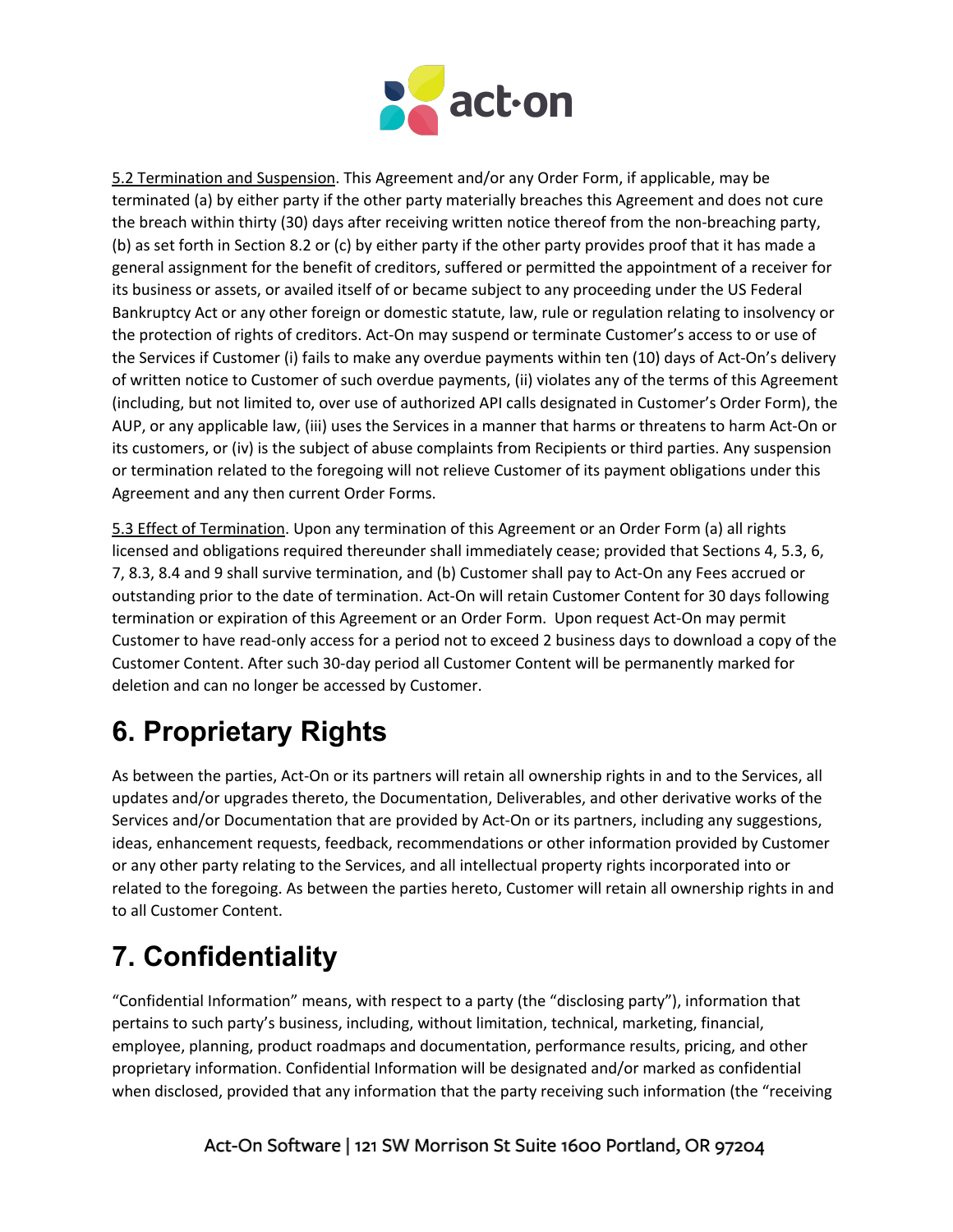

party") knew or reasonably should have known is considered confidential or proprietary by the disclosing party, will be considered Confidential Information of the disclosing party even if not designated or marked as such. The receiving party shall preserve the confidentiality of the disclosing party's Confidential Information and treat such Confidential Information with at least the same degree of care that the receiving party uses to protect its own Confidential Information, but not less than a reasonable standard of care. The receiving party will use the Confidential Information of the disclosing party only to exercise rights and perform obligations under this Agreement. Confidential Information of the disclosing party will be disclosed only to those employees and contractors of the receiving party with a need to know such information. The receiving party shall not be liable to the disclosing party for the release of Confidential Information if such information: (a) was known to the receiving party on or before the effective date of this Agreement without restriction as to use or disclosure; (b) is released into the public domain through no fault of the receiving party; (c) was independently developed solely by the employees of the receiving party who have not had access to Confidential Information; or (d) is divulged pursuant to any legal proceeding or otherwise required by law, provided that, to the extent legally permissible, the receiving party will notify the disclosing party promptly of such required disclosure and reasonably assists the disclosing party in efforts to limit such required disclosure.

### **8. Act-On Warranties, Act-On Indemnification, Limitation of Liability, Insurance**

8.1 By Act-On. Act-On warrants that (a) the Services, as delivered and when used in accordance with the Documentation, will perform in all material respects as specified in the Documentation, (b) the Professional Services will be performed in a professional and workmanlike manner in accordance with the standards in Act-On's industry, and (c) Act-On will not knowingly introduce any "back door," "time bomb," "Trojan horse," "worm," "drop dead device," "virus," "preventative routines" or other computer software routines within the Services that are intentionally designed to permit unauthorized access to or use of either the Services or Customer's computer systems ("Viruses"). In the event of any breach of the warranty in subsections (a) or (b) above, Act-On shall, as its sole liability and Customer's sole remedy, diligently remedy any deficiencies that cause the Services or Professional Services, as applicable, to not conform to the foregoing warranty promptly after its receipt of written notice from Customer. Act-On will not be liable to the extent that any breach of the foregoing warranties are caused by (i) third-party components (including in combination with the Services) not provided by Act-On; (ii) unauthorized use or use of the Services other than in accordance with the Documentation or (iii) Viruses introduced by Customer or its agents (collectively, "Exclusions").

8.2 Indemnification. Act-On will defend at its own expense any action against Customer brought by a third party to the extent that the action is based upon a claim that the Services or Deliverables infringe or misappropriate any copyright or trade secret rights, and Act-On will pay those costs and damages finally awarded against Customer in any such action that are specifically attributable to such claim, or those costs and damages agreed to in a monetary settlement of such action. The foregoing obligations are conditioned on Customer notifying Act-On promptly in writing of such action, Customer giving Act-On sole control of the defense thereof and any related settlement negotiations, and Customer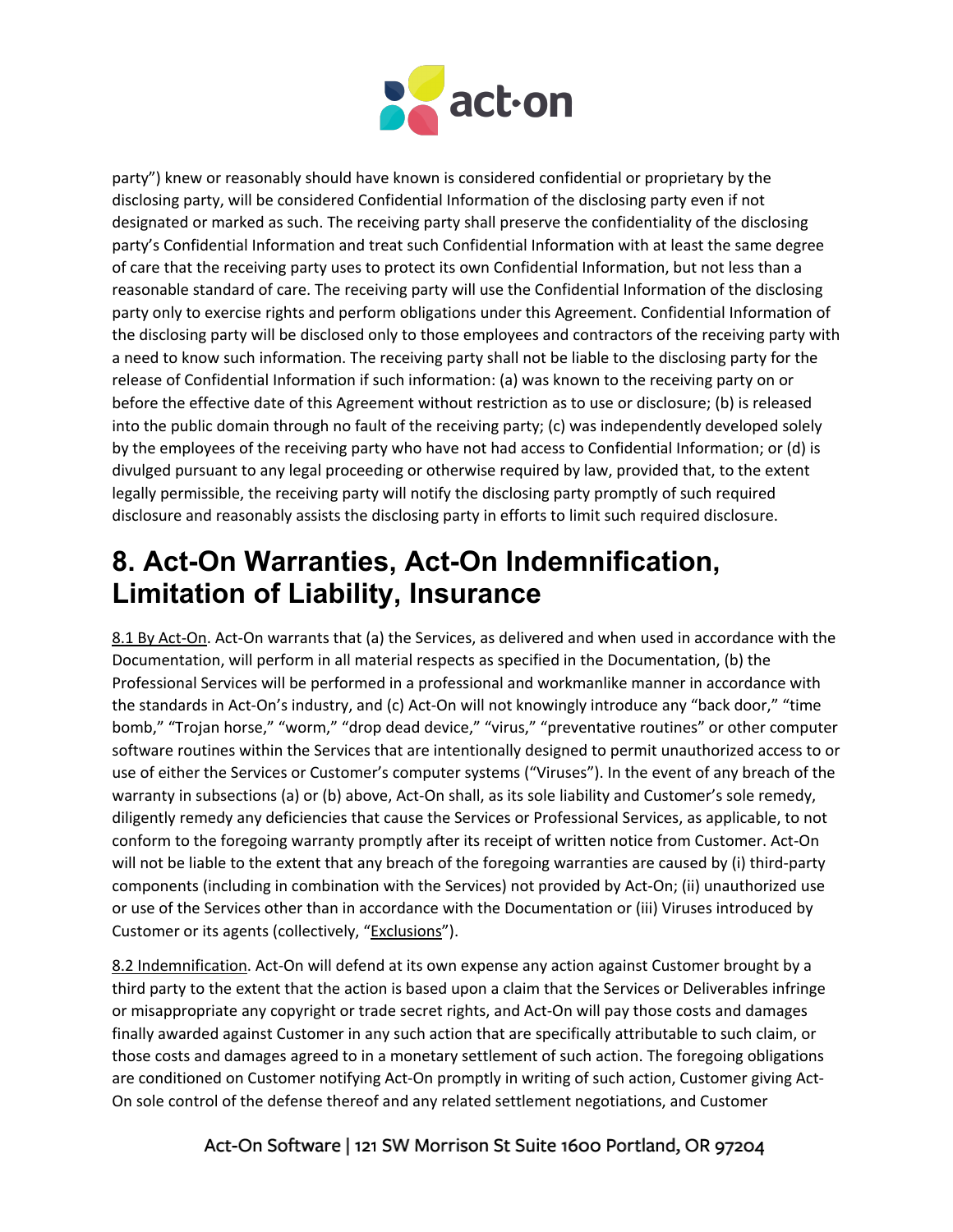

cooperating and, at Act-On's reasonable request and expense, assisting in such defense. If the Services (or any component thereof) or a Deliverable becomes, or in Act-On's opinion is likely to become, the subject of an infringement claim, Act-On may, at its option and expense, either (a) procure for Customer the right to continue exercising the rights licensed to Customer in this Agreement, or (b) replace or modify the Services or Deliverable so that it becomes non-infringing and remains functionally equivalent. If neither of the foregoing options are, in Act-On's reasonable opinion, commercially reasonable, Act-On may terminate this Agreement and will refund to Customer a pro-rata portion of any applicable prepaid Fees. Notwithstanding the foregoing, Act-On will have no obligation under this Section 8.2 or otherwise with respect to any infringement claim based upon (i) any Exclusions or (ii) Customer Content. This Section 8.2 states Act-On's entire liability and Customer's sole and exclusive remedy for infringement claims and actions.

8.3 DISCLAIMER. THE EXPRESS WARRANTIES IN SECTION 8.1 ARE THE EXCLUSIVE WARRANTIES OFFERED BY ACT-ON AND ALL OTHER WARRANTIES, INCLUDING, WITHOUT LIMITATION, ANY WARRANTIES OF FITNESS FOR A PARTICULAR PURPOSE, NON-INFRINGEMENT, ACCURACY, QUIET ENJOYMENT, TITLE, MERCHANTABILITY AND THOSE THAT ARISE FROM ANY COURSE OF DEALING OR COURSE OF PERFORMANCE ARE HEREBY DISCLAIMED.

8.4 LIMITATION OF LIABILITY. IN NO EVENT SHALL EITHER PARTY BE LIABLE TO THE OTHER PARTY OR TO ANY THIRD PARTY, WHETHER UNDER THEORY OF CONTRACT, TORT OR OTHERWISE, FOR ANY INDIRECT, INCIDENTAL, PUNITIVE, CONSEQUENTIAL, OR SPECIAL DAMAGES (INCLUDING ANY DAMAGE TO BUSINESS REPUTATION, LOST PROFITS OR LOST DATA), WHETHER FORESEEABLE OR NOT AND WHETHER SUCH PARTY IS ADVISED OF THE POSSIBILITY OF SUCH DAMAGES. IN ADDITION, BOTH PARTIES' AGGREGATE CUMULATIVE LIABILITY IN CONNECTION WITH THIS AGREEMENT, INCLUDING THE SERVICES, PROFESSIONAL SERVICES AND INTELLECTUAL PROPERTY PROVIDED HEREUNDER, SHALL NOT EXCEED, IN THE AGGREGATE AND REGARDLESS OF WHETHER UNDER THEORY OF CONTRACT, TORT OR OTHERWISE, THE TOTAL OF THE FEES ACTUALLY PAID BY CUSTOMER UNDER THIS AGREEMENT DURING THE ONE (1) YEAR PERIOD PRIOR TO THE DATE THAT SUCH LIABILITY FIRST ARISES. HOWEVER, THERE IS NO LIMITATION ON DIRECT LOSS, CLAIM OR DAMAGES ARISING AS A RESULT OF AN INFRINGEMENT OF EITHER PARTY'S INTELLECTUAL PROPERTY RIGHTS OR IN CONNECTION WITH A PARTY'S INDEMNIFICATION OBLIGATIONS.

8.5 Insurance. Act-On, at its own expense, will maintain at a minimum the following insurance coverages: (a) Commercial General Liability Insurance with coverage in an amount equal to or greater than US\$1,000,000 per occurrence combined single limit, (b) Commercial Automobile Liability Insurance with coverage in an amount equal to or greater than US\$1,000,000 per occurrence/aggregate, (c) Worker's Compensation Insurance with coverage complying with at least the statutory limits of coverage within the relevant state of employment, (d) Errors and Omissions Insurance with coverage in an amount equal to or greater than US\$5,000,000 per occurrence/aggregate and (e) Umbrella/Excess Liability Insurance with coverage in an amount equal to or greater than US\$10,000,000 per occurrence/aggregate.

### **9. Miscellaneous**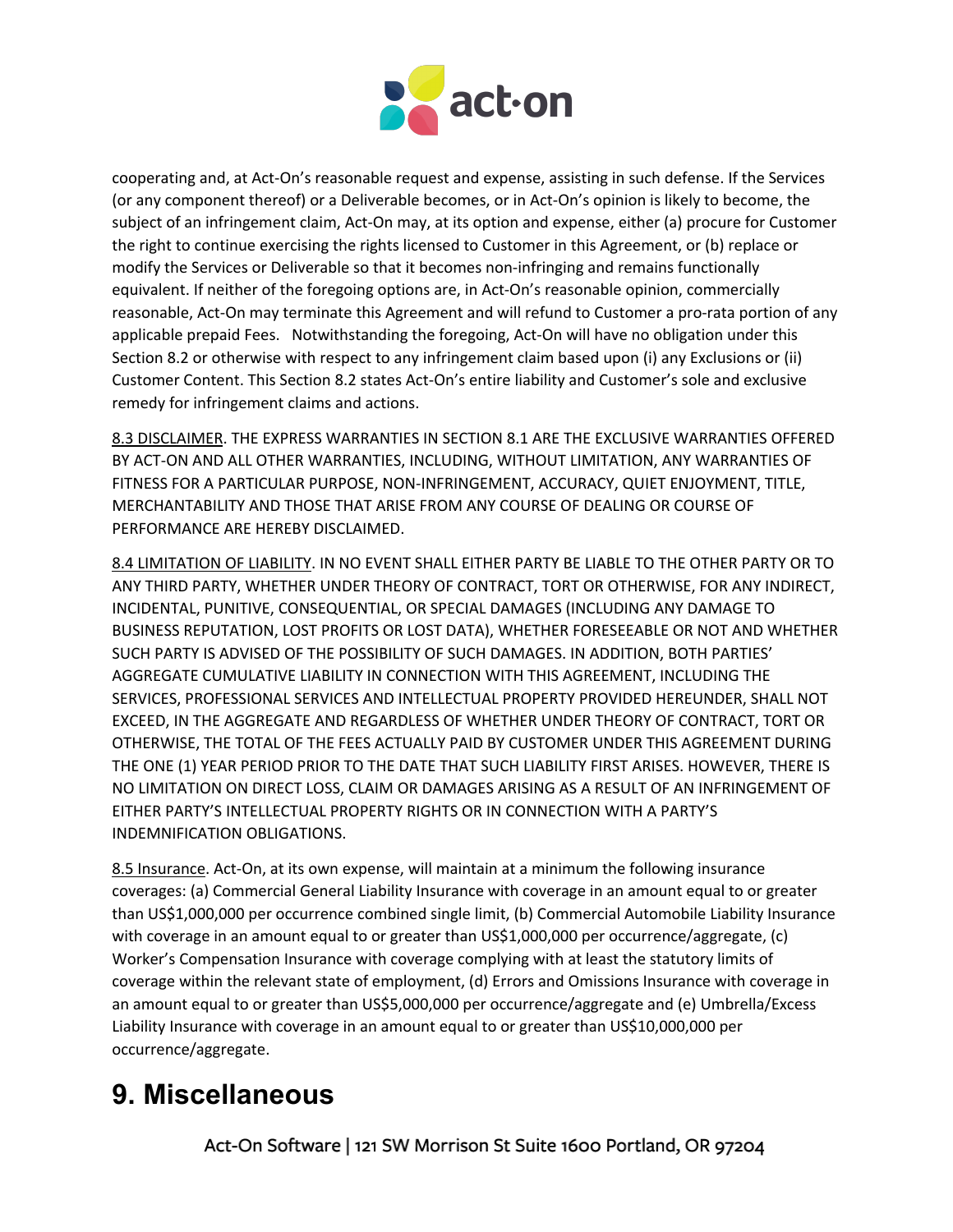

Except with respect to Customer's payment obligations, each party will be excused from any delay or failure in performance hereunder solely to the extent it could not perform due to any occurrence or contingency beyond its reasonable control, including but not limited to acts of God, earthquake, labor disputes and strikes, riots, war and governmental requirements. The obligations and rights of the party so excused will be extended on a day-to-day basis for the period of time equal to that of the underlying cause of the delay. The parties are independent contractors with respect to each other, and nothing in this Agreement shall be construed as creating an employer-employee relationship, a partnership or a joint venture between the parties. This Agreement controls the actions of all party representatives, officers, agents, employees and associated individuals. The terms of this Agreement shall be binding on the parties, and all successors to the foregoing. Except as otherwise set forth herein, neither party will assign, transfer or delegate its rights or obligations under this Agreement (in whole or in part) without the other party's prior written consent, except pursuant to a transfer of all or substantially all of such party's business and assets, whether by merger, sale of assets, sale of stock, or otherwise. Any attempted assignment, transfer or delegation in violation of the foregoing shall be null and void. All modifications to or waivers of any terms of this Agreement must be in a writing that is signed by the parties hereto and expressly references this Agreement. This Agreement shall be governed by the laws of the State of Oregon, without regard to its conflict of laws rules. The exclusive venue and jurisdiction for any and all disputes, claims and controversies arising from or relating to this Agreement shall be the state or federal courts located in Multnomah County, Oregon. Each party waives any objection (on the grounds of lack of jurisdiction, forum non conveniens or otherwise) to the exercise of such jurisdiction over it by any such courts. If any provision of this Agreement conflicts with governing law or if any provision is held to be null, void or otherwise ineffective or invalid by a court of competent jurisdiction, such provision shall be deemed to be restated to reflect as nearly as possible the original intentions of the parties in accordance with applicable law. No waiver of any breach of any provision of this Agreement shall constitute a waiver of any prior, concurrent or subsequent breach of the same or any other provisions hereof, and no waiver shall be effective unless made in writing and signed by an authorized representative of the waiving party. This Agreement includes any Order Forms agreed to by the parties in writing and all expressly referenced documents. Collectively the foregoing constitutes the entire agreement between the parties with respect to the subject matter hereof and supersedes all prior and contemporaneous agreements or communications, including, without limitation, any quotations or proposals or other documents submitted by the parties. The terms on any purchase order or similar document submitted by Customer to Act-On will have no effect and are hereby rejected. All notices, consents and approvals under this Agreement must be delivered in writing by courier or by certified or registered mail, (postage prepaid and return receipt requested) to the other party at the address set forth in this Agreement and/or the applicable Order Form and, if sent to Act-On, will be sent to its General Counsel.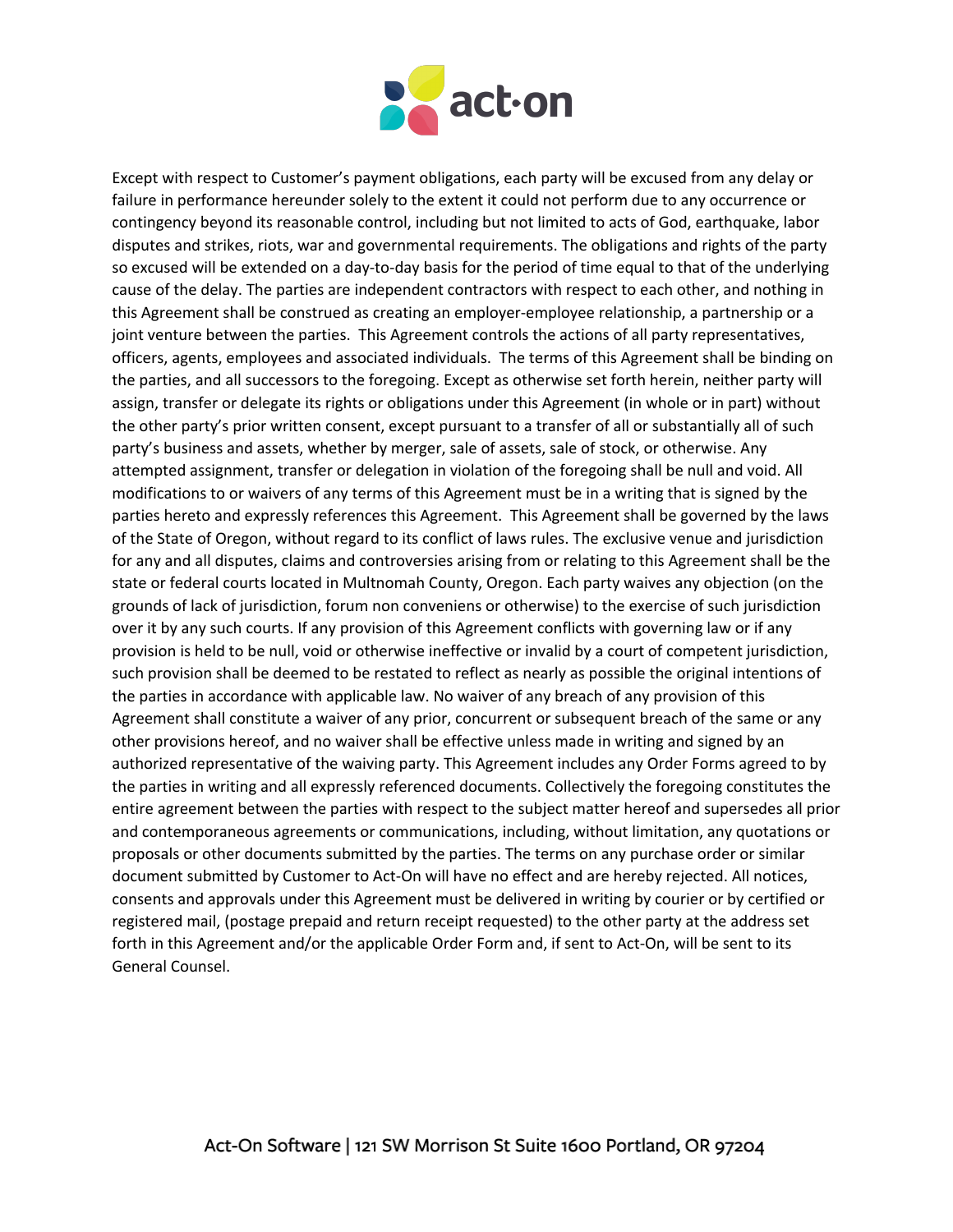

#### **Addendum**

The following terms and conditions supplement or modify the terms and conditions of the Agreement to the extent Customer has indicated on an applicable Order Form that Customer has its principal place of business in one of the jurisdictions set out below. In the event of any inconsistencies between this Addendum and the provisions of the Agreement, this Addendum shall prevail. Unless expressly amended in this Addendum, the provisions of the Agreement shall remain in full force and effect.

#### **All countries in the Europe, Middle East and Africa (EMEA) region, except for France and Germany**:

- 1. Notwithstanding any provision of the Agreement to the contrary, neither party excludes or limits its liability for (i) personal injury or death caused by its negligence, (ii) fraud or fraudulent misrepresentation, or (iii) any other liability which may not lawfully be excluded or limited.
- 2. At the end of Section 2.5 the following sentence is added: "In this Section 2.5, "data processor", "personal data" and "process" shall bear the meanings ascribed to them in the EU Data Protection Directive (95/46/EC) and all applicable local laws and regulations implementing such Directive and any other European Union data protection and privacy laws from time to time (including the General Data Protection Regulation when in force)."
- 3. References to "warranties" in section 8.3 (other than the first such reference) shall be deemed to include references to "conditions and other terms" and references in Section 8.4 to "tort" shall be deemed to include negligence. In Section 8.4, the words "in no event shall Act-On be liable to Customer or to any third party, whether under theory of contract, tort or otherwise, for any indirect, incidental, punitive, consequential, or special damages (including any damage to business reputation, lost profits or lost data), whether foreseeable or not and whether Act-On is advised of the possibility of such damages" is replaced with: "Act-On will not be liable (whether under theory of contract, tort including negligence or otherwise) under or in connection with the Services or the Agreement for any: (a) loss of profit; (b) loss of or damage to reputation or goodwill;(c) loss of opportunity;(d) loss of anticipated savings; (e) loss or waste of management or other staff time; or (f) indirect, consequential or special loss."
- 4. Each party acknowledges that in entering into the Agreement, it has not relied on any statement, communication, representation or misrepresentation not expressly set out in the Agreement.
- 5. Notwithstanding Section 9, the Agreement shall be governed by the laws of England and Wales.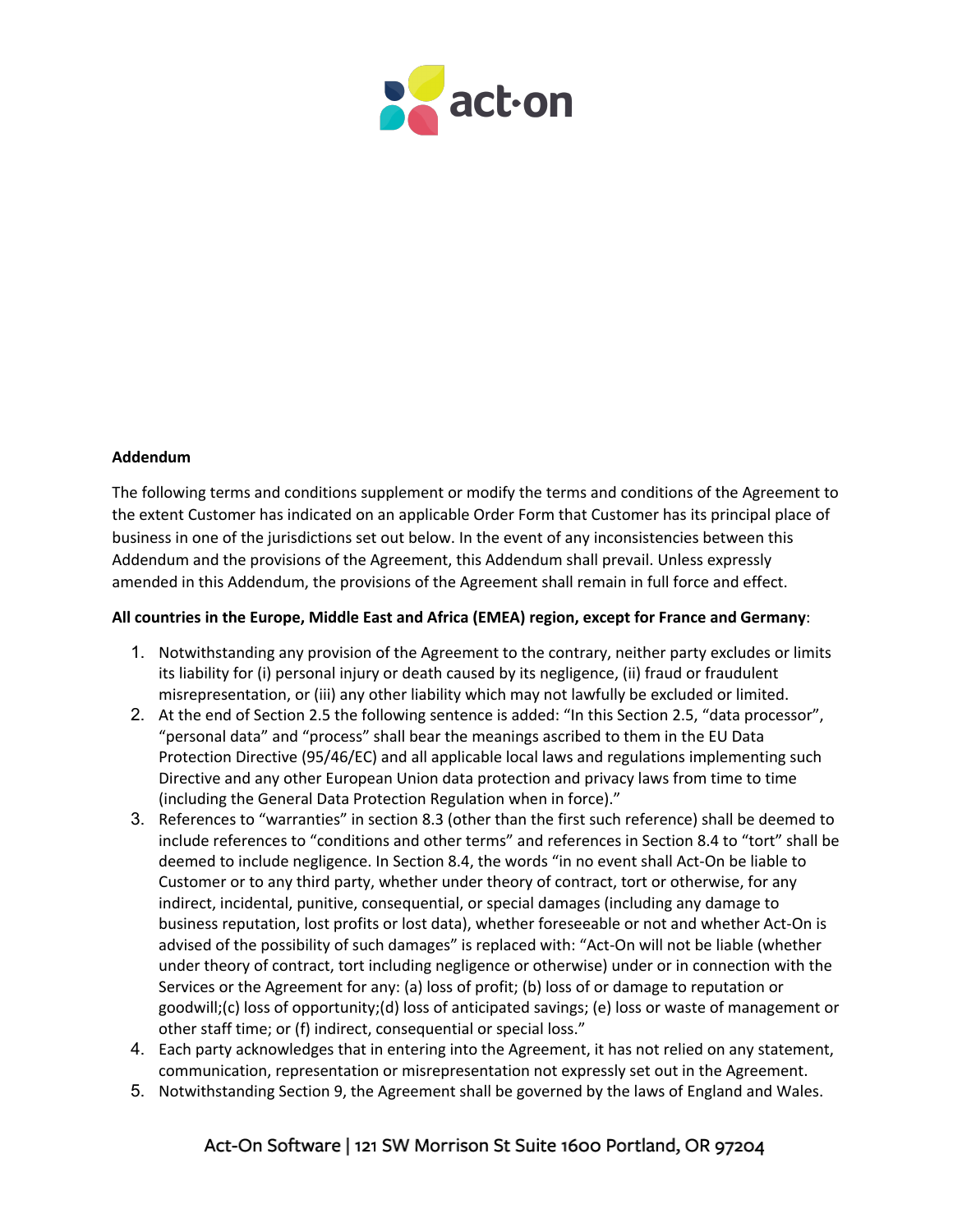

The exclusive venue and jurisdiction for any and all disputes, claims and controversies arising from or relating to the Agreement shall be the courts of England.

#### **France**:

- 1. In Section 5.2 and 8.2, the words "may be terminated", "terminate Customer's access" and "terminate this Agreement" are replaced with: "may be terminated as of right ("de plein droit") without any judicial formalities", "terminate as of right ("de plein droit") without any judicial formalities Customer's access" and "terminate as of right ("de plein droit") without any judicial formalities".
- 2. Section 5.2 (c) is modified as follows: "(c) subject to the receiver's right to continue the Agreement, by either party if the other party makes a general assignment for the benefit of creditors, suffers or permits the appointment of a receiver for its business or assets, or avails itself of or becomes subject to any proceeding under the US Federal Bankruptcy Act or any other foreign or domestic statute, law, rule or regulation relating to insolvency or the protection of rights of creditors."
- 3. In Section 4, after the words "Unless otherwise agreed to in writing by the parties, Customer will pay to Act-On or its authorized reseller all Fees owed within thirty (30) days after Act-On's issuance of an invoice", the following is added: "In the event of failure to pay an invoice within this deadline, the unpaid amounts will give rise to the payment of late payment interest, equal to three (3) times the applicable legal interest as well as to a fixed amount of 40 euros to compensate for recovery costs. If the amount of the recovery costs exceeds that fixed amount of 40 euros and is duly documented, Act-On may ask for an additional compensation. Interest will begin to run on the day following the due date of the relevant invoice."
- 4. Notwithstanding Section 9, this Agreement shall be governed by the laws of France. The exclusive venue and jurisdiction for any and all disputes, claims and controversies arising from or relating to this Agreement shall be the competent court within the jurisdiction of the Court of Appeal of Paris, France.

#### **Germany**:

- 1. In Section 2.1, after the word "non-exclusive" the word "non-perpetual" is added.
- 2. In Section 2.2, after the words "Except as otherwise expressly permitted hereunder" the following words are added: "or allowed according to §§ 69d et seq. of the German Copyright Act".
- 3. If the Professional Services are regarded as works in terms of §§ 631 et seqq. of the German Civil Code (Bürgerliches Gesetzbuch, "BGB"), any defects in the Professional Services in terms of § 633 (2) BGB shall be remedied by Act-On through either free-of-charge removal of defects (repair) or replacement, in Act-On's sole discretion. If the defect cannot be remedied within a reasonable period, or if the repair or replacement has failed for other reasons, Customer may, at its discretion, either withdraw from the relevant SOW or reduce the fees for the Professional Services. Act-On's liability regardless of fault due to initial defects (§ 536a (1) Alt. 1 BGB) is excluded, unless Act-On acted intentionally."
- 4. In Section 8.1, the following words are added: "Any warranty claims against Act-On shall expire after one year provided that Act-On did not cause a defect intentionally or in case of breach of a guarantee."
- 5. Section 8.4 is replaced with the following words: "For damages with respect to injury to health, body or life caused by Act-On, Act-On's representatives or Act-On's agents in the performance of the contractual obligations, Act-On is fully liable. Act-On is fully liable for damages caused willfully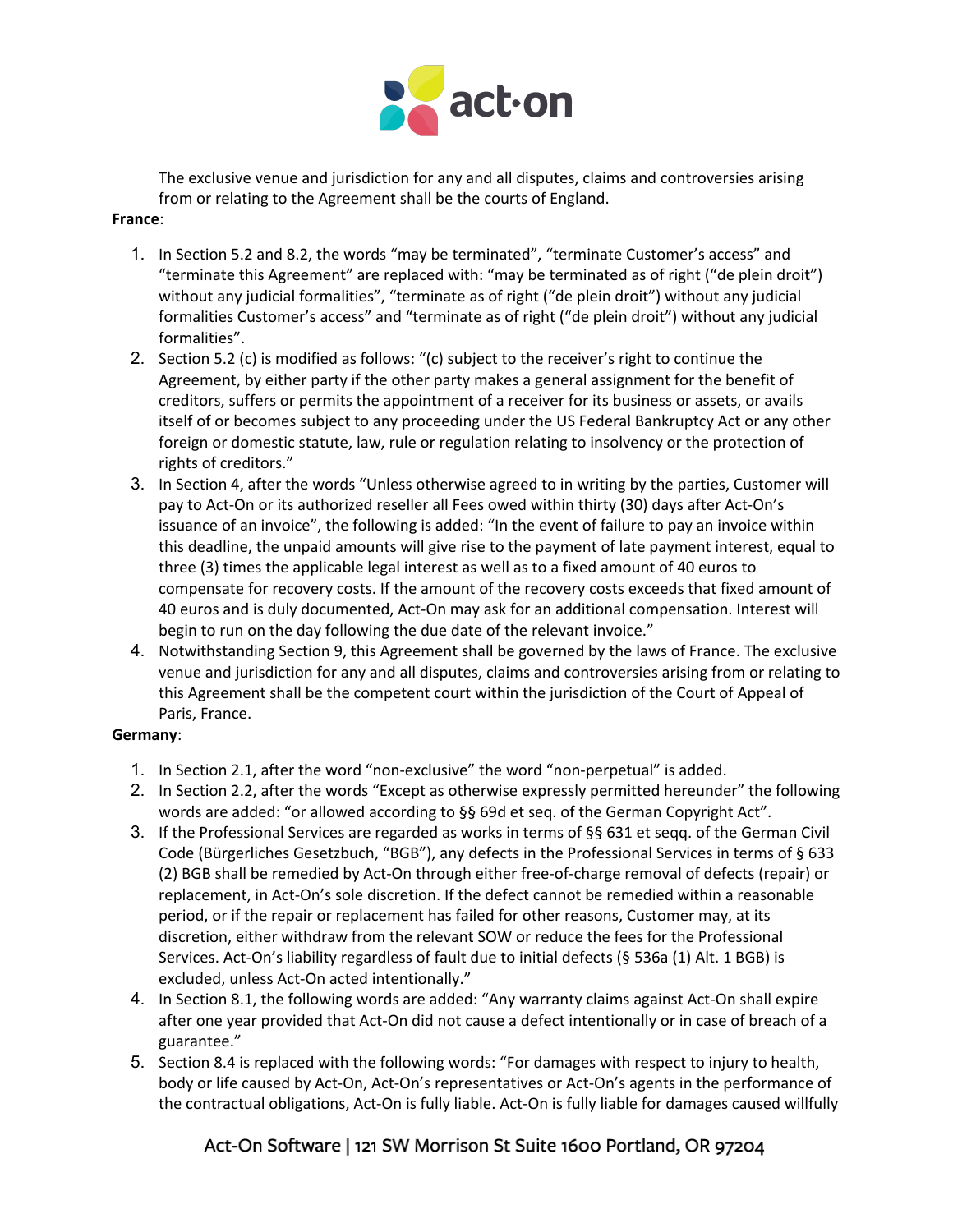

or by gross negligence by Act-On, Act-On's representatives or Act-On's agents in the performance of the contractual obligations. The same applies to damages which result from the absence of a quality which was guaranteed by Act-On or to damages which result from malicious action of Act-On. If damages, except for such cases covered by sentence no. 1 or sentence no. 4, with respect to a breach of a contractual core duty are caused by slight negligence, Act-On is liable only for the amount of the damage which was typically foreseeable. Contractual core duties, abstractly, are such duties whose accomplishment enables proper fulfillment of the Agreement in the first place and whose fulfillment a contractual party regularly may rely on. Act-On's liability based on the German Product Liability Act remains unaffected. Any further liability of Act-On is excluded. The limitation period for claims for damages against Act-On expires after one (1) year, except for such cases covered by sentences 1, 2 or 4.

- 6. In Section 7, the following words are added: "The receiving party's obligation under this Section 7 shall expire five years after the term of this Agreement."
- 7. NOTWITHSTANDING SECTION 9, THIS AGREEMENT SHALL BE GOVERNED BY THE LAWS OF GERMANY. THE EXCLUSIVE VENUE AND JURISDICTION FOR ANY AND ALL DISPUTES, CLAIMS AND CONTROVERSIES ARISING FROM OR RELATING TO THIS AGREEMENT SHALL BE THE COURTS OF HAMBURG, GERMANY.

#### **All countries in the Japan and Asia Pacific (JAPAC) region including Singapore and Australia**

- 1. Notwithstanding any provision of the Agreement to the contrary, neither party excludes or limits its liability for (i) personal injury or death caused by its negligence, (ii) fraud, or (iii) any other liability which may not be lawfully excluded or limited.
- 2. The following provision shall be added at the end of Section 2.5 of the Agreement: "To the extent (if any) that Act-On acts as a Data Intermediary in processing Personal Data in connection with the Services: (a) Act-On will only process such Personal Data for the purposes necessary for providing the Services and in accordance with Customer's written instructions (which Customer agrees will be consistent with the Agreement); and (b) The Customer represents and warrants to Act-On that it has obtained all necessary consents from all Users including any individual user of the Services for the transfer of any of their Personal Data and Recipient data to any party including third parties within and outside of Singapore, for Act-On to provide the Services under this Agreement; and (c) Act-On will provide reasonable security arrangements to prevent unauthorized access, collection, use, disclosure, copying, modification, disposal or similar risks with respect to Personal Data processed by Act-On in connection with the Services as required under the *Personal Data Protection Act 2012* (Singapore Statutes) ("**PDPA**"). In this Section 2.5, "Data Intermediary", "Personal Data" and "process shall bear the meanings

ascribed to them in the PDPA. References to any Singapore statute or Singapore statutory provision include, unless the context otherwise requires, a reference to that Singapore statute or Singapore statutory provision as modified, replaced, re-enacted or consolidated and in force from time to time prior to the date of this Agreement and any subordinate legislation made under the relevant statute or statutory provision (as so modified, replaced, re-enacted or consolidated) in force in Singapore from time to time prior to the date of this Agreement."

- 3. In Section 9 the following words are added: "A person who is not a party to this Agreement shall not be able to enforce any term in this Agreement under any laws purporting to grant such rights, which shall be excluded to the fullest extent permissible."
- 4. Notwithstanding Section 9, Customer acknowledges and agrees that in the event of any breach or